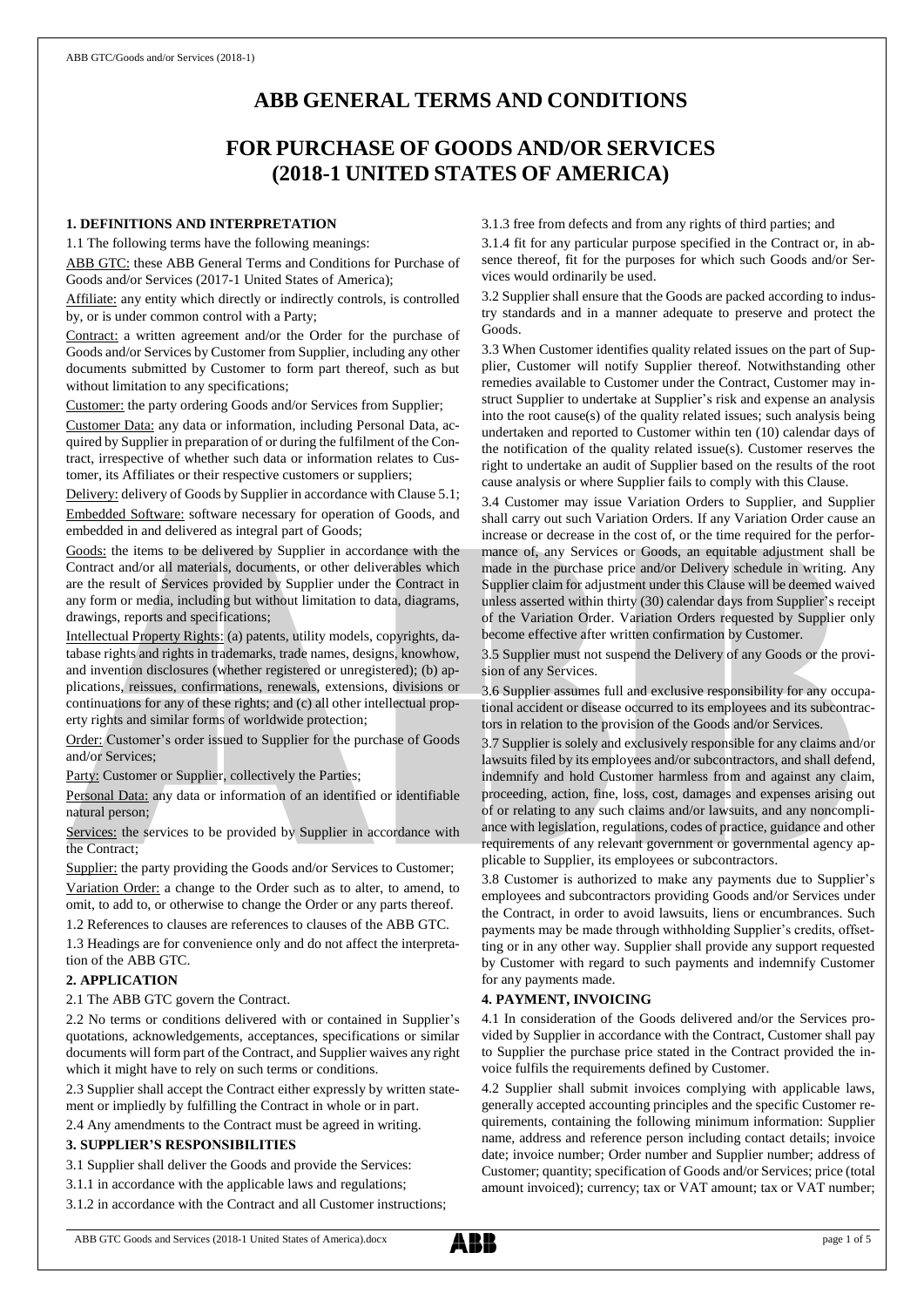Authorized Economic Operator and/or Approved Exporter Authorization number and/or other customs identification number, if applicable; payment terms as agreed.

4.3 Invoices must be sent to the billing address specified in the Contract.

4.4 Customer may accumulate all invoices until end of a calendar month (EOM). The ordinary net date of an invoice (the Net Date) is 90 (ninety) calendar days after the latest of:

(i) the date of receipt of Supplier's invoice complying with Customer's instructions or EOM following such date, or

(ii) the date of Delivery of Goods and/or completion of Services.

Customer shall authorize payment of invoice in the next payment run following the Net Date.

Customer shall make one payment run every 15 calendar days.

4.5 Customer will reimburse expenses only at cost and to the extent agreed in writing.

4.6 Services charged on the basis of hourly rates require written confirmation of Supplier's time sheets by Customer. Supplier shall submit such time sheets to Customer for confirmation as may be instructed by Customer but latest together with any related invoice. Confirmation of time sheets cannot be construed as acknowledgement of any claims. Customer is not obliged to pay invoices based on time sheets which are not confirmed by Customer in writing.

4.7 Customer reserves the right to set off or withhold payment for Goods and/or Services not provided in accordance with the Contract.

4.8 Customer may withhold payment pending receipt of evidence from Supplier, as reasonably required by Customer, to establish the absence of liens, encumbrances and claims against any property of Customer related to the Goods and/or Services that are the subject of the Contract.

# **5. DELIVERY, PERFORMANCE OF SERVICES**

5.1 Unless agreed otherwise in the Contract, the Goods shall be delivered in accordance with INCOTERMS 2010 FCA, to the place defined in the Contract or, if no such place has been defined, to Customer's place of business.

5.2 The Services shall be provided at the place specified in the Contract or, if no such place has been specified, at Customer's place of business. 5.3 Supplier shall provide no later than at the time of acceptance of the Contract the following minimum information: number of packages and contents, the customs tariff numbers of the country of consignment, and the countries of origin for all Goods. For controlled Goods, the relevant national export control numbers must be indicated and, if the Goods and/or Services are subject to U.S. export regulations, the U.S. Export Control Classification Numbers (ECCN) or classification numbers of the International Traffic in Arms Regulations (ITAR) must be specified. Proofs of preferential origin as well as conformity declarations and marks of the country of consignment or destination are to be submitted without being requested; certificates of origin upon request. Supplier shall state the Order number on all invoices (in particular but not limited to commercial, pro forma or customs invoices).

5.4 The Goods shall be delivered, and Services shall be provided during Customer's business hours unless otherwise requested by Customer.

5.5 Upon Delivery, Supplier (or its appointed carrier) shall provide Customer a delivery note and any other required export and import documents not mentioned in Clause 5.3. If Customer has approved partial delivery, such delivery note shall also include the outstanding balance.

5.6 Ownership of the Goods passes to Customer at Delivery. To the extent that the Goods contain Embedded Software, ownership of such Embedded Software will not passto Customer, but Supplier shall grant, or – as applicable – shall procure that the third party owner grants, Customer and all users a worldwide, irrevocable, perpetual, transferable, non-exclusive, royalty-free right to use the Embedded Software as integral part of such Goods and/or for servicing either of them.

#### **6. ACCEPTANCE**

6.1 Delivery of Goods or provision of Services may not be deemed to be acceptance of such Goods or Services by Customer. Customer shall

have reasonable time to inspect or test the Goods and/or Services and to report any defects to Supplier. If a defect in the Goods and/or Services was not reasonably detectable during the inspection, Customer shall have reasonable time to provide notice of such defect after it has become apparent and/or to reject the Goods and/or Services.

6.2 The Parties may agree on a certain acceptance procedure, in which case acceptance will be subject to Customer's written acceptance statement. Supplier shall inform Customer in writing within a reasonable time period in advance when the Goods and/or Services are ready for acceptance.

6.3 Customer may enforce any remedy defined in the Contract for any rejected Goods or Services.

## **7. DELAY**

If the Delivery of Goods or the provision of Services does not comply with the agreed date(s), Customer may:

7.1 terminate the Contract in whole or in part; and

7.2 refuse any subsequent delivery of the Goods or provision of the Services; and

7.3 recover from Supplier any expenses reasonably incurred by Customer in obtaining the Goods and/or Services in substitution from another supplier; and

7.4 claim damages for any cost, loss, expenses and liquidated damages incurred by Customer which are attributable to Supplier's delay; or

7.5 claim liquidated damages as agreed in the Contract.

#### **8. WARRANTY AND REMEDIES**

8.1 Supplier warrants that the Goods and/or Services comply with the Contract, including but without limitation to Supplier's responsibilities as defined in Clause 3.1.

8.2 Supplier warrants that the Goods are new and unused at the date of Delivery and remain free from defects during the warranty period.

8.3 The warranty period is twenty four (24) months from Delivery.

8.4 In case of breach of any warranty which is not remedied within forty eight (48) hours from Customer's notification, or in case of any other breach of the Contract, Customer is entitled to enforce any or more of the following remedies at its discretion and at Supplier's expense:

8.4.1 to give Supplier another opportunity to carry out any additional work necessary to ensure that the Contract is fulfilled, and/or to obtain prompt repair or replacement of the defective Goods and/or Services;

8.4.2 to carry out (or to instruct a third party to carry out) any additional work necessary to make the Goods and/or Services comply with the Contract;

8.4.3 to refuse any further Goods and/or Services;

8.4.4 to claim such damages as may have been sustained by Customer as a result of Supplier's breach of the Contract;

8.4.5 to terminate the Contract; in such event Customer has no obligation to compensate Supplier, and, at Customer's option, Supplier shall pay back to Customer any remuneration received from Customer for the Goods and/or Services and take back the Goods at Supplier's own cost and risk.

8.5 In case of a breach of any warranty, the entire warranty period shall be restarted for the defective Goods/Services from the date the remediation is completed to Customer's satisfaction.

8.6 The rights and remedies available to Customer under the Contract are cumulative and are not exclusive of any rights or remedies available at law or in equity.

#### **9. INTELLECTUAL PROPERTY RIGHTS**

9.1 Subject to Clause 9.2, Supplier hereby grants Customer, or undertakes to procure that Customer is granted, a worldwide, irrevocable, transferable, non-exclusive, royalty-free license to use the Intellectual Property Rights in the Goods, including Embedded Software, if any.

9.2 Supplier herewith assigns to Customer full ownership rights in any Intellectual Property Rights in Goods resulting from the Services. Supplier further agrees, upon Customer's request and at its cost, to take all

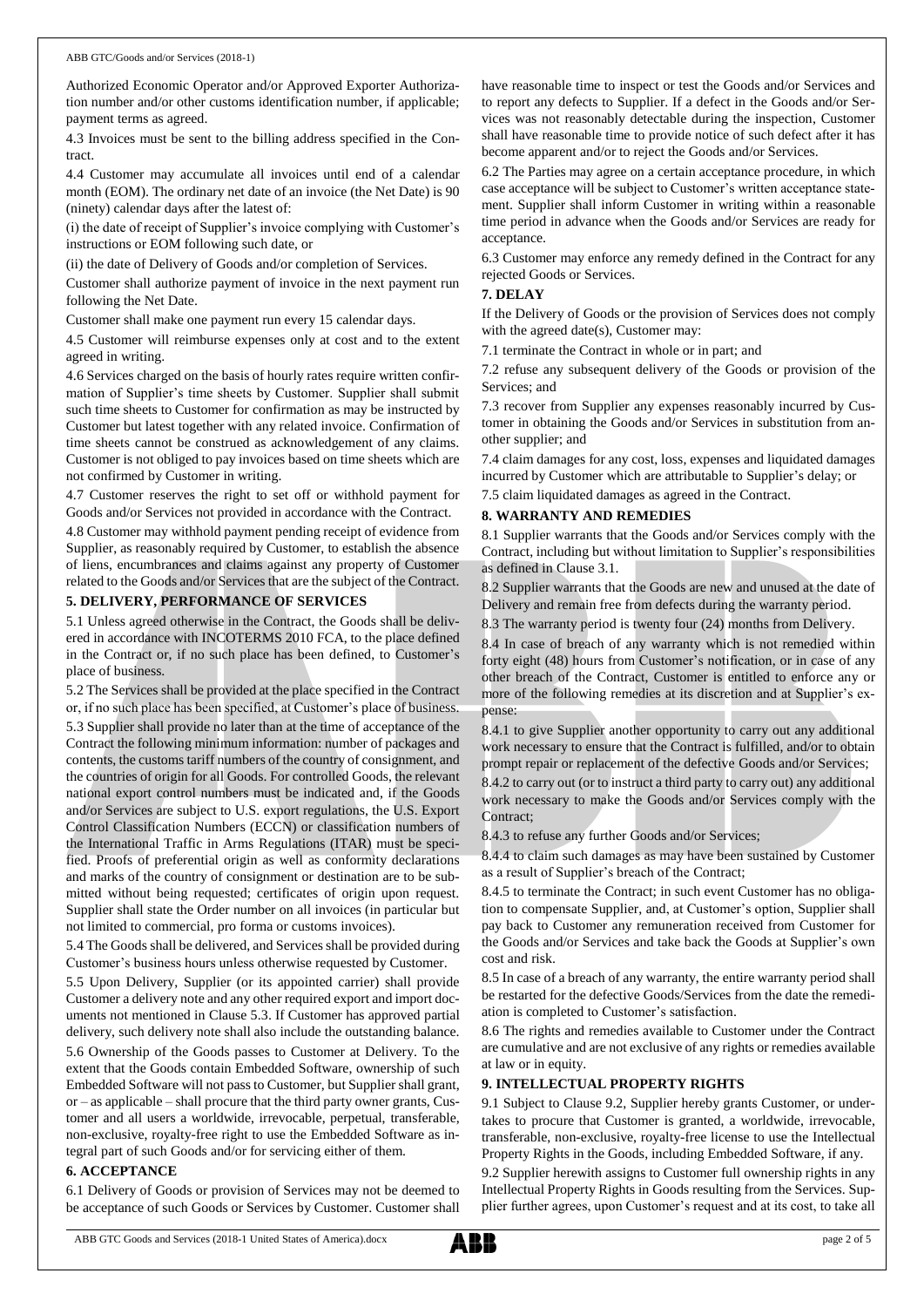further steps necessary to perfect Customer's ownership to the Intellectual Property Rights.

9.3 Intellectual Property Rights in any Goods created by or licensed to Supplier prior or outside a Contract (Pre-Existing IPR) will remain vested in Supplier (or the third party owner). To the extent that Pre-Existing IPR are embedded in any Goods resulting from the Services, Supplier grants, or undertakes to procure that the third party owner grants, Customer and its Affiliates a worldwide, irrevocable, transferable, non-exclusive, royalty-free license to use the Pre-Existing IPR as part of such Goods, including the right to improve, develop, market, distribute, sublicense or otherwise use such Pre-Existing IPR.

9.4 Supplier must specify in writing and prior to Delivery all open source software contained in or used by Embedded Software, if any, and request Customer's written approval. Supplier agrees to replace at its own cost any open source software components rejected by Customer with software of at least the same quality and functionality.

9.5 If any claim is made against Customer that the Goods and/or Services infringe a third party's Intellectual Property Rights, Supplier shall at its cost, but at Customer's discretion (i) procure for Customer and Customer's clients, as the case may be, the right to continue using the Goods and/or Services; (ii) modify the Goods and/or Services so they cease to be infringing; or (iii) replace the Goods and/or Services by non-infringing equivalents. Otherwise, Customer is entitled to terminate the Contract and to reclaim all sums which it has paid to Supplier thereunder.

#### **10. COMPLIANCE, INTEGRITY**

10.1 Supplier shall provide the Goods and/or Services in compliance with all relevant laws, regulations, and codes of practice.

10.2 Supplier and its subcontractors must comply with the ABB List of Prohibited and Restricted Substances and report to Customer the substances contained in the Goods. Supplier must also comply with the reporting and other requirements regarding Conflict Minerals made available under **[www.abb.com](http://www.abb.com/) – Supplying – Material Compliance – ABB Policy and Supplier Requirements** or otherwise and shall provide Customer with documents, certificates and statements as requested. Any statement made by Supplier to Customer (whether directly or indirectly) with regard to materials used for or in connection with the Goods and/or Services will be deemed to be a representation under the Contract.

10.3 Supplier represents and warrants that it is and will remain fully compliant with all applicable trade and customs laws, regulations, instructions, and policies, including, but not limited to, satisfying all necessary clearance requirements, proofs of origin, export and import licenses and exemptions from, and making all proper filings with appropriate governmental bodies and/or disclosures relating to the provision of services, the release or transfer of goods, hardware, software and technology.

10.4 No material or equipment included in or used for the Goods and/or Services must originate from any company or country listed in any relevant embargo issued by the authority in the country where the Goods and/or Services will be used or an authority otherwise having influence over the equipment and material forming part of the Goods and/or Services. If any of the Goods and/or Services are or will be subject to export restrictions, it is Supplier's responsibility to promptly inform Customer in writing of the particulars of such restrictions.

10.5 Both Parties warrant that each will not, directly or indirectly, and that each has no knowledge that other persons will, directly or indirectly, make any payment, gift or other commitment to its customers, to government officials or to agents, directors and employees of each Party, or any other party in a manner contrary to applicable laws (including but not limited to the U. S. Foreign Corrupt Practices Act, the UK Bribery Act 2010 and, where applicable, legislation enacted by member states and signatories implementing the OECD Convention Combating Bribery of Foreign Officials), and shall comply with all relevant laws, regulations, ordinances and rules regarding bribery and corruption. Nothing in the Contract will render either Party or any of its Affiliates liable to reimburse the other for any such consideration given or promised.

10.6 Supplier herewith acknowledges and confirms that Supplier has received a copy of ABB's Code of Conduct and ABB's Supplier Code of Conduct or has been provided information on how to access both ABB Codes of Conduct online under **[www.abb.com/Integrity](http://www.abb.com/Integrity)**. Supplier agrees to perform its contractual obligations in accordance with both ABB Codes of Conduct.

10.7 ABB has established reporting channels where Supplier and its employees may report suspected violations of applicable laws, policies or standards of conduct: Web portal: **[www.abb.com/Integrity](http://www.abb.com/Integrity) – Reporting Channels**; contact details specified on this Web portal.

10.8 Any violation of an obligation contained in this Clause 10 is a material breach of the Contract and entitles the other Party to terminate the Contract with immediate effect and without prejudice to any further rights or remedies available thereunder or at law. Notwithstanding anything to the contrary in the Contract, Supplier shall, without any limitations, indemnify and hold harmless Customer for all liabilities, damages, cost or expenses incurred as a result of any such violation and/or termination of the Contract, or arising from export restrictions concealed by Supplier.

10.9 Supplier agrees to comply with all federal, state and local laws, executive orders, rules, regulations and ordinances which may be applicable to Supplier's performance of its obligations under the Contract. Supplier certifies to Customer that the items purchased hereunder were produced or performed in compliance with all applicable requirements of the Fair Labor Standards Act of 1938, as amended. Supplier agrees not to discriminate or allow the harassment of employees or applicants on the basis of sex, gender identity, sexual orientation, race, color, religious creed, national origin, physical or mental disability, protected Veteran status, or any other characteristic protected by law with regard to any employment practices, including recruitment, advertising, job application procedures, hiring, upgrading, training, promotion, transfer, compensation, job assignments, benefits, and/or other terms, conditions, or privileges of employment, provided the individual is qualified, with or without reasonable accommodations, to perform the essential functions of the job. Supplier shall comply, unless this transaction is exempt under applicable regulations, with all provisions of Executive Order 11246 of September 24, 1965, as amended, and with the relevant orders of the Secretary of Labor relating to Equal Employment Opportunity, and clauses thereby required are incorporated herein by reference. Executive Order 11246 prohibits federal contractors and federally assisted construction contractors and subcontractors, who do over \$10,000 in Government business in one year from discriminating in employment decisions on the basis of race, color, religion, sex, or national origin. It also requires contractors to take affirmative action to ensure that applicants are employed, and that employees are treated during employment, without regard to their race, color, religion, sex or national origin. If the Contract is subject to government contracting mandates, Customer will so state on the face hereof, and if so stated, as a condition to its effectiveness, Supplier agrees to certify to Customer, by separate writing, that it complies with all government contracting requirements applicable to Customer, Supplier and the Goods and/or Services. **Supplier and its subcontractors shall abide by the requirements of 41 CFR 60–300.5(a). This regulation prohibits discrimination against qualified protected Veterans, and requires affirmative action by covered prime contractors and subcontractors to employ and advance in employment qualified protected Veterans. Supplier and its subcontractors shall abide by the requirements of 41 CFR 60–741.5(a). This regulation prohibits discrimination against qualified individuals on the basis of disability, and requires affirmative action by covered prime contractors and subcontractors to employ and advance in employment qualified individuals with disabilities.**

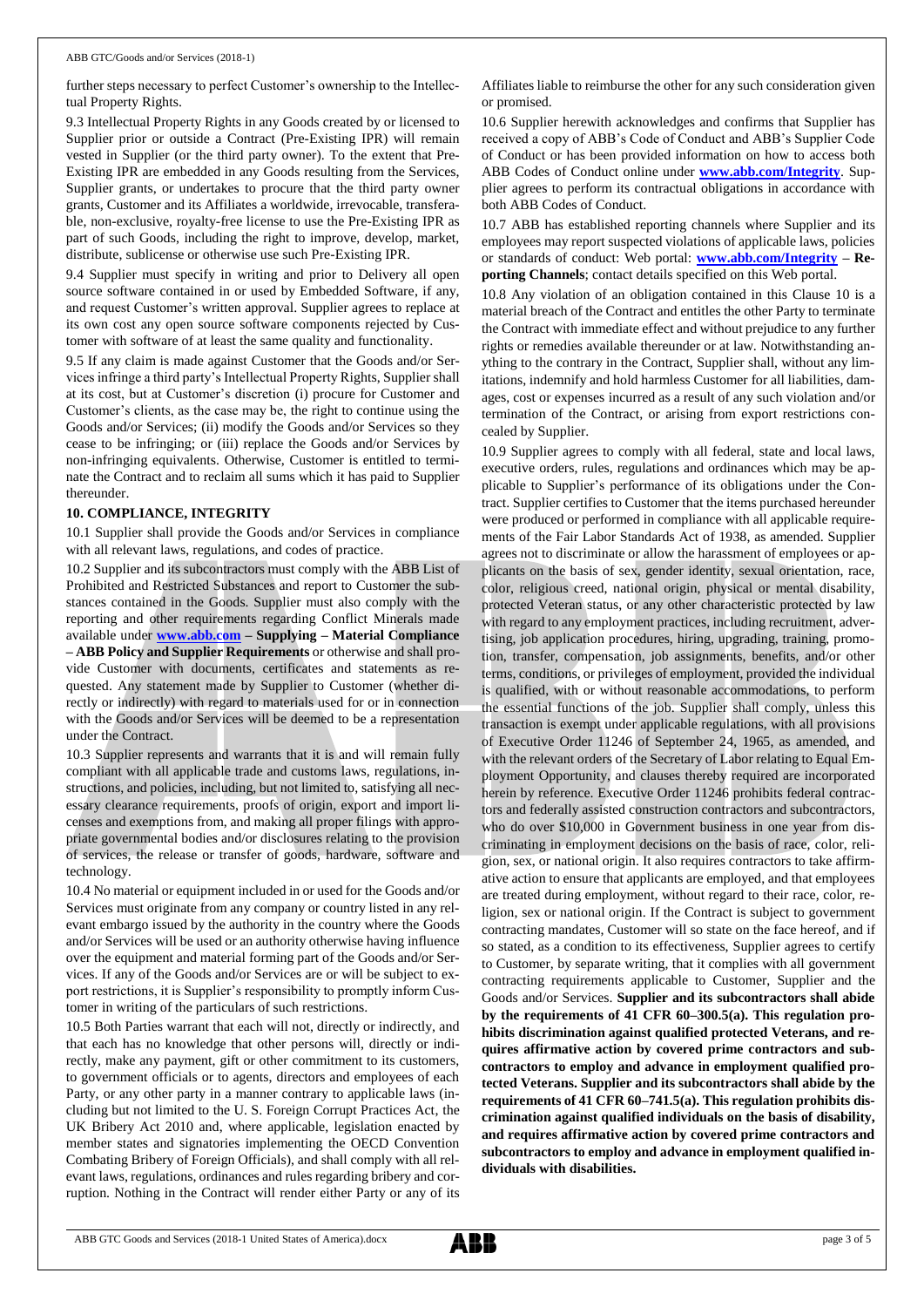10.10 Supplier will not discharge or in any other manner discriminate against employees or applicants because they have inquired about, discussed, or disclosed their own pay or the pay of another employee or applicant. However, employees who have access to the compensation information of other employees or applicants as a part of their essential job functions cannot disclose the pay of other employees or applicants to individuals who do not otherwise have access to compensation information, unless the disclosure is (a) in response to a formal complaint or charge, (b) in furtherance of an investigation, proceeding, hearing, or action, including an investigation conducted by the employer, or (c) consistent with Supplier's legal duty to furnish information.

10.11 Supplier shall notify Customer of all "hazardous materials" (as that term is defined in applicable federal, state and local statutes) and such other identification of materials used in the provision of Services or contained in the Goods as may be required by Customer from time to time, and provide any appropriate special handling instructions. Supplier shall furnish Customer with copies of all applicable "material safety data sheets" for such materials no later than the shipment date under the Contract.

# **11. CONFIDENTIALITY, DATA SECURITY, DATA PROTECTION**

11.1 Supplier shall keep in strict confidence all Customer Data and any other information concerning Customer's or its Affiliates' business, their products and/or their technologies which Supplier obtains in connection with the Goods and/or Services to be provided (whether before or after acceptance of the Contract). Supplier shall restrict disclosure of such confidential material to such of its employees, agents or subcontractors or other third parties as need to know the same for the purpose of the provision of the Goods and/or Services to Customer. Supplier shall ensure that such employees, agents, subcontractors or other third parties are subject to and comply with the same obligations of confidentiality as applicable to Supplier and will be liable for any unauthorized disclosures.

11.2 Supplier shall apply appropriate safeguards, adequate to the type of Customer Data to be protected, against the unauthorised access or disclosure of Customer Data and protect such Customer Data in accordance with the generally accepted standards of protection in the related industry, or in the same manner and to the same degree that it protects its own confidential and proprietary information – whichever standard is higher. Supplier may disclose confidential information to Permitted Additional Recipients (which means Supplier's authorised representatives, including auditors, counsels, consultants and advisors) provided always that (i) such information is disclosed on a strict need-to-know basis, and (ii) such Permitted Additional Recipients sign with Supplier a confidentiality agreement with terms substantially similar hereto or, where applicable, are required to comply with codes of professional conduct ensuring confidentiality of such information. Supplier shall comply with, and ensure that the Permitted Additional Recipients comply with, any security procedure, policy or standard provided to Supplier by Customer or any of its Affiliates from time to time, and in particular with the ABB Cyber Security Requirements for Suppliers as made available under **[www.abb.com/Supplying/Cybersecurity](http://www.abb.com/Supplying/Cybersecurity)**, or as otherwise set out in the Contract.

11.3 Supplier must not (i) use Customer Data for any other purposes than for providing the Goods and/or Services, or (ii) reproduce the Customer Data in whole or in part in any form except as may be required by the Contract, or (iii) disclose Customer Data to any third party, except to Permitted Additional Recipients or with the prior written consent of Customer.

11.4 Supplier shall install and update at its own cost adequate virus protection software and operating system security patches for all computers and software utilized in connection with providing the Goods and/or Services.

11.5 Supplier shall inform Customer without delay about suspicion of breaches of data security or other serious incidents or irregularities regarding any Customer Data.

11.6 Supplier agrees that Customer may provide any information received from Supplier to Affiliates of Customer and to third parties.

11.7 Protection of Personal Data

11.7.1 If Customer discloses Personal Data to Supplier, Supplier shall comply with all applicable data protection laws and regulations.

11.7.2 Supplier shall apply appropriate physical, technical and organizational measures to ensure a level of security of Personal Data appropriate to the respective risk and the ability to ensure the ongoing confidentiality, integrity, availability and resilience of processing systems and services.

11.7.3 Supplier agrees that it will not withhold or delay its consent to any changes to this Clause 11 which in Customer's or its Affiliates' reasonable opinion are required to be made in order to comply with applicable data protection laws and regulations and/or with guidelines and advice from any competent supervisory authority, and agrees to implement any such changes at no additional cost to Customer.

11.7.4 Supplier acknowledges that the processing of Personal Data in accordance with the Contract may require the conclusion of additional data processing or data protection agreements with Customer or its Affiliates. To the extent such additional agreements are not initially concluded as part of the Contract, Supplier, its relevant Affiliates or subcontractors shall upon Customer's request promptly enter into any such agreement(s), as designated by Customer and as required by mandatory law or a competent data protection or other competent authority.

## **12. LIABILITY AND INDEMNITY**

12.1 Without prejudice to applicable mandatory law, Supplier shall, without any limitations, indemnify and hold harmless Customer for all liabilities, damages, cost, losses or expenses incurred by Customer as a result of Supplier's breach of the Contract. Supplier shall, without any limitations, indemnify and hold harmless Customer for any claim made by a third party against Customer in connection with the Goods and/or Services, including but without limitation to claims that such Goods and/or Services infringe a third party's Intellectual Property Rights. Upon Customer's request Supplier shall defend Customer against any third party claims.

12.2 Supplier is responsible for the control and management of all of its employees, suppliers and/or subcontractors, and it is responsible for their acts or omissions as if they were the acts or omissions of Supplier.

12.3 Supplier shall maintain in force, and upon request provide evidence of, adequate liability insurance and statutory worker's compensation/employer's liability insurance with reputable and financially sound insurers, which however will not relieve Supplier from any liability towards Customer. The insured amount cannot be considered as limitation of liability.

12.4 Customer reserves the right to set off any claims under a Contract against any amounts owed to Supplier.

# **13. TERMINATION**

13.1 Customer may terminate the Contract for convenience in whole or in part by giving Supplier thirty (30) calendar days written notice. In such event Customer shall pay to Supplier the value of the delivered but unpaid Goods and/or Services and proven direct cost reasonably incurred by Supplier for the undelivered Goods and/or Services, however in no event more than the price for the Goods and/or Services agreed under the Contract. No further compensation will be due to Supplier.

13.2 In the event of Supplier's breach of the Contract, Customer is entitled to terminate the Contract in accordance with Clause 8.4.

13.3 Customer may terminate the Contract with immediate effect by notice in writing in the event that (i) an interim order is applied for or made, or a voluntary arrangement approved, or a petition for a bankruptcy order is presented or a bankruptcy order is made against Supplier; or (ii) any circumstances arise which entitle the court or a creditor to appoint a receiver or administrator or to make a winding-up order; or (iii) other similar action is taken against or by Supplier by reason of its insolvency or in consequence of debt; or (iv) there is a change of control of Supplier.